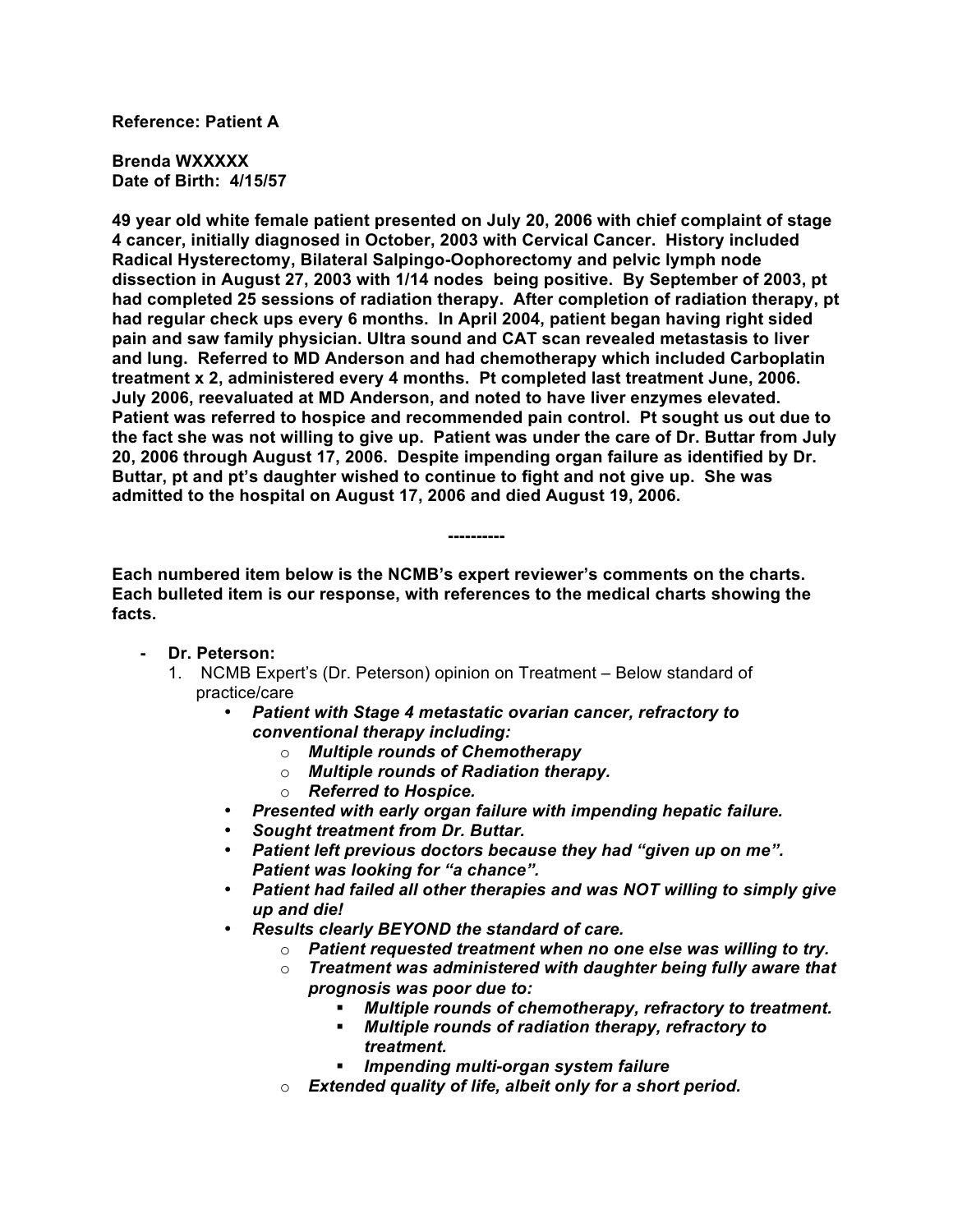## o *We helped the patient to maintain her dignity in allowing her to make her own choice of continuing to fight rather than give up.*

2. Dr. Peterson states the patient chart does **not** follow the Problem Oriented Medical Record method known as SOAP.

- *C1a C1b: SOAP format is clearly used.*
- *C2a C2b: SOAP format is clearly used.*
- *C4a, C4b: SOAP format is clearly used.*
- *C6a, C6b: SOAP format is clearly used.*
- *C7a: SOAP format is clearly used.*
- *C11a, C11b*. *SOAP format is clearly used.*
- 3. "The standard of care would have been referral to hospice for palliation."
	- *C7a: 8/14 Progress Notes clearly state that the patient was adamant about continuing treatment.*
	- *Discussion between Dr. Buttar and daughter on more than one occasion discussing reality of situation due to impending multi-organ failure.*
	- *Daughter requested Dr. Buttar continue with treatment and thanked him for continuing to try, despite dire prognosis, due to multi organ system failure due to iatrogenic causes secondary to chemotherapy.*
- 4. "Dr. Buttar clearly engaged in a fruitless exercise w/ therapy of no benefit in what appears to be nothing but an attempt to extract money in exchange for fake hope."
	- *Dr. Peterson has clearly established he is NOT an expert in assessing our approach to cancer.*
	- *Dr. Peterson's "canned" response to each patient shows he was either biased, did not read the charts, or is incapable of assessing benefit of our treatment.*
	- *Patient clearly had benefits, exemplified with better pain management, improved ambulation, and increased energy.*
		- *A1b: No claims of a cure were ever given. Patient signed a consent which states: "no claim to cure cancer with these therapies has been made to me"*
		- *C7a: 8/14 Progress Notes clearly state that the patient was adamant about continuing treatment, even in light of her deteriorating condition.*
		- *By definition, there is NO such thing as false HOPE. HOPE indicates having the possibility of a desired outcome. By Dr. Peterson's indicated definition and use of the word HOPE, all HOPE would be false.*
- 5. "No physician contact documented."
	- *I1: 7/26 Dr. Buttar performed an IRR treatment on patient. When ever IRR's done, Dr. Buttar always consults with patients and addresses any issues or questions patients have.*
	- *I2b: 8/3 Dr. Buttar performed an IRR treatment on patient*
	- *C7a: 8/14 Dr. Buttar had office visit with patient and wrote detailed Progress Notes*
	- *I2a: 8/15 Dr. Buttar performed an IRR treatment on patient*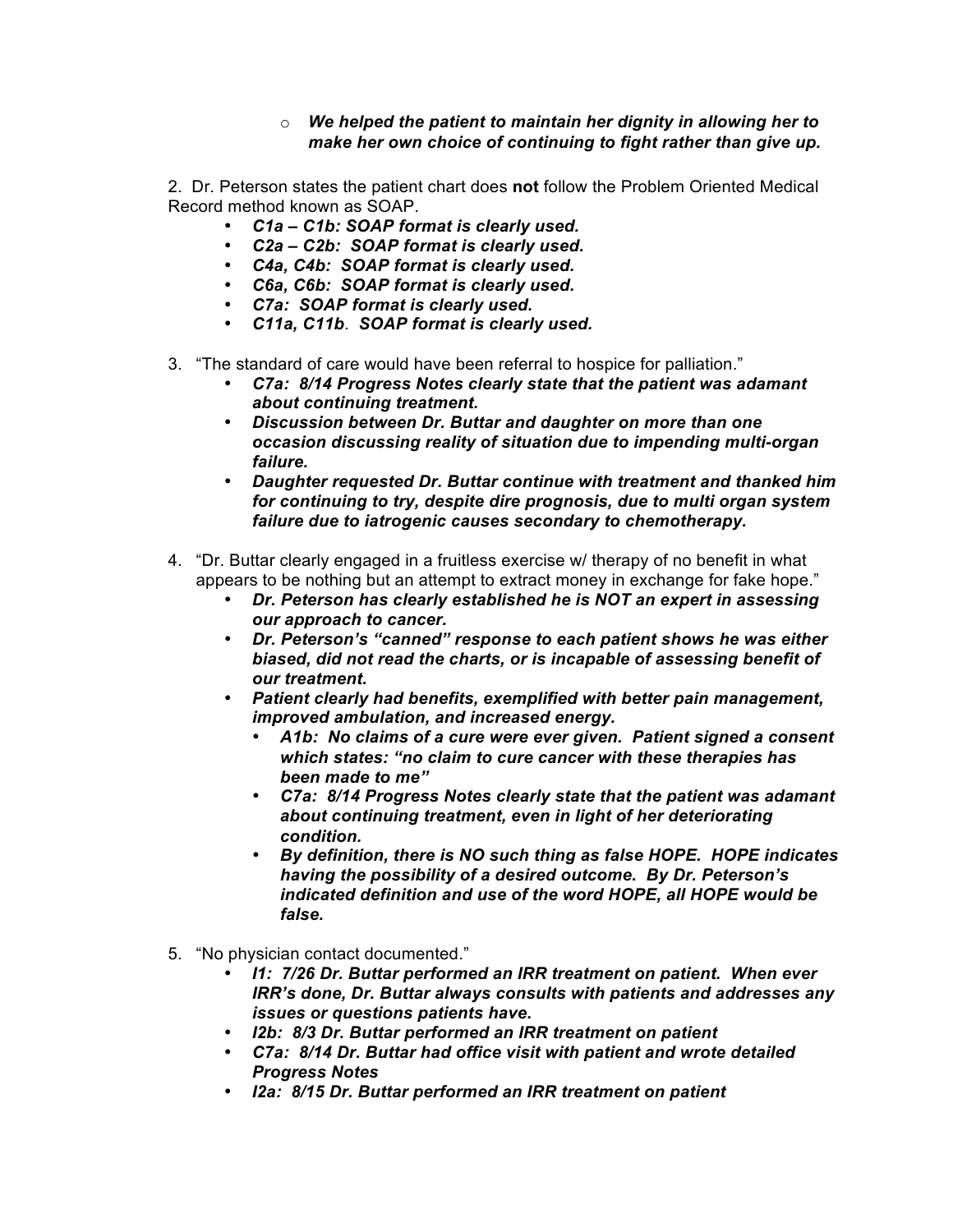- *In addition, at least 3 separate detailed conversations with patient's daughter regarding patients poor prognosis, conducted while NP was seeing patient.*
- *Most other office visits were with nurse practitioner but Dr. Buttar was present for most of those visits. However, due to increased rate of office visit for Dr. Buttar, NP would see the patient to keep charges lower and Dr. Buttar would come in and visit with the patient. Notes were made by NP.*

## **- Dr. Mann:**

- 1. "No indication that Dr. Buttar actually saw or examined the patient."
	- *I1: 7/26 Dr. Buttar performed an IRR treatment on patient*
	- *I2b: 8/3 Dr. Buttar performed an IRR treatment on patient*
	- *C7a: 8/14 Dr. Buttar had office visit with patient and wrote detailed Progress Notes*
	- *I2a: 8/15 Dr. Buttar performed an IRR treatment on patient*
	- *In addition, at least 3 separate detailed conversations with patient's daughter regarding patient's poor prognosis, conducted while NP was seeing patient.*
	- *Most other office visits were with nurse practitioner but Dr. Buttar was present for most of those visits. However, due to increased rate of office visit for Dr. Buttar, NP would see the patient to keep charges lower and Dr. Buttar would come in and visit with the patient, answer any questions, etc.. Notes were made by NP.*
- 2. "Repetitive labs including serum lipids in particular without justification or explanation of how the results were guiding therapy."
	- *Doing complete panel with lipids was cheaper test than separating test. Patient was not charged for serum lipids.*
	- *Cancer patients as with other chronic disease, exhibit lower serum lipids. Increase in lipid profile appears to be a good prognostic marker for our treatment regimen.*
	- *It is clear Dr. Mann is NOT an expert in the integrative approach to treating cancer.*
	- *D1 D16: Requirement for monitoring renal function, hepatic function, electrolytes, and hemoglobin counts in a cancer patient are HIGHLY relevant, especially when they are aggressively being treated for a stage 4 cancer with multiple IV regiments daily.* 
		- o *Labs HIGHLY necessary to monitor patient safety*
		- o *Labs HIGHLY necessary to assess patient response*
		- o *Labs necessary to assist in guiding treatment intensity*
	- *G1 –G11: Cancer panels necessary to establish immune function, with detailed explanation in charts provided*
		- o *G1, G10, G11: explanation of significance of level of uncontrolled cellular proliferation monitoring in immunocomprimised pts.*
		- o *Immune function – CD 19, CD 56 counts*
		- o *Immune function NKHT3 + Immunocompetent Natural Killer Cells, NK Cell activity, NK cell activity/cell*
		- o *G3 G4, G11: Lymphocyte Subpopulation profile CD2, CD4, CD8, CD 3, CD 26*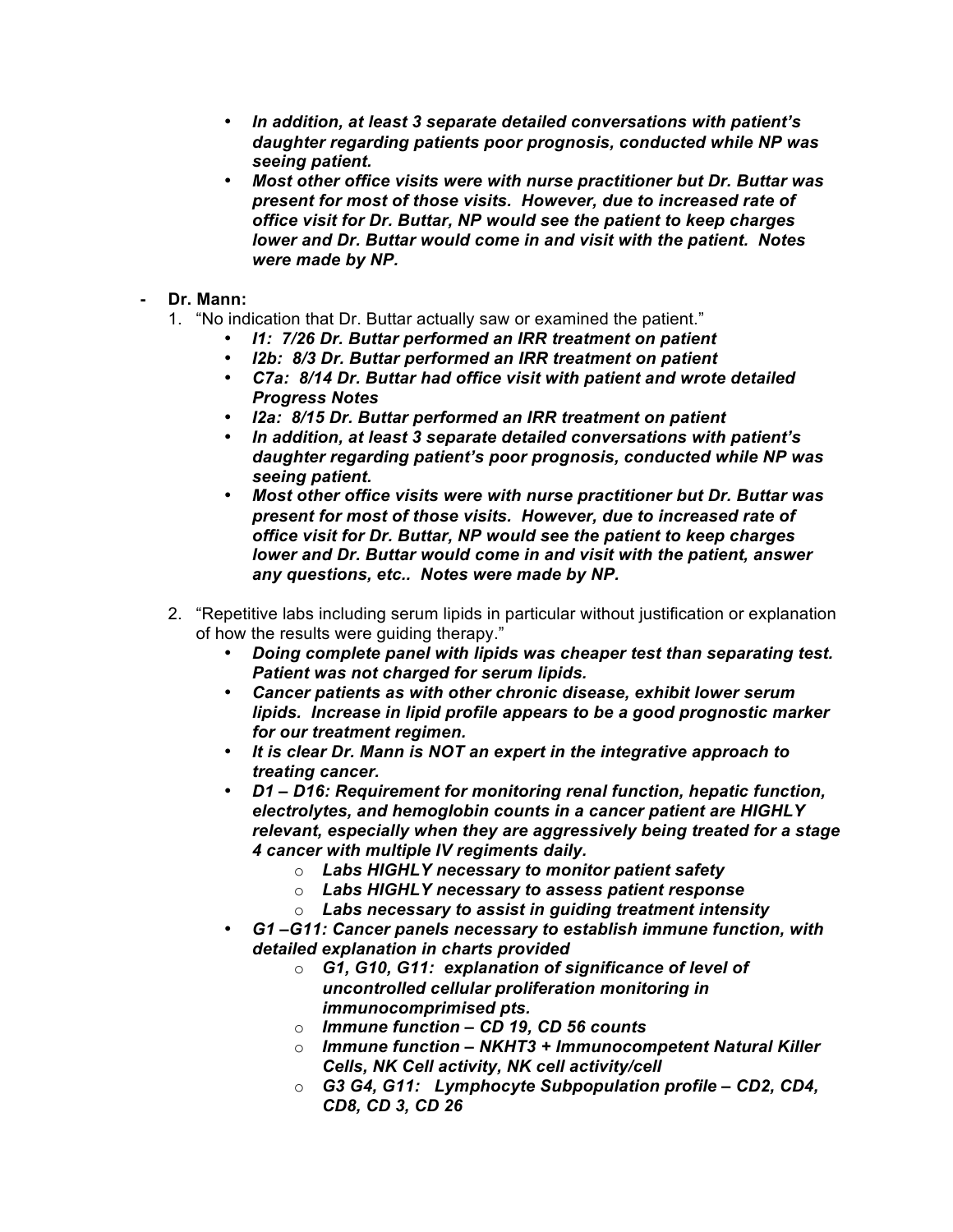- o *G8, G11: Cell cycle Analysis and dsyregulation in oncogenesis*
- o *G6,G7, G11: Apoptosis and subsequent suppression of apoptosis in cancer explained in detail*
- 3. "Notes written by NP Jane Garcia contain some indication of guidance by Dr. Buttar toward the end of the patient's life."
	- *C2b: 7/24: Jane Garcia's Progress Notes, co-signed by Dr. Buttar*
	- *I1: 7/26: IRR Treatment performed by Dr. Buttar. When ever IRR's done, Dr. Buttar always consults with patients and addresses any issues or questions patients have.*
	- *I2b: 8/3: IRR Treatment performed by Dr. Buttar*
	- *C4b: 8/3: Jane Garcia's Progress Notes, co-signed by Dr. Buttar*
	- *C5: 8/8: RN Pennington notes labs were discussed with Dr. Buttar*
	- *C6b: 8/10: Jane Garcia's Progress Notes, co-signed by Dr. Buttar*
	- *C7a: 8/14 Dr. Buttar's Progress Notes for an examination he performed*
	- *C7b: 8/15/06 Dr. Buttar's note of consult with consulting oncologist.*
	- *C10: 8/15: RN Pennington notes patient discussed with Dr. Buttar. Dr. Buttar gives Verbal Order for treatment.*
	- *I2a: 8/15: IRR Treatment performed by Dr. Buttar*
	- *C11b: 8/16: Jane Garcia's Progress Notes, co-signed by Dr. Buttar*
	- *C12: 8/17: Jane Garcia's Progress Notes, co-signed by Dr. Buttar*
- 4. "Immunologic studies ordered. Results not interpreted in the record."
	- *C11a: 8/16/06 office visit, Ca Panel of 7/20/06 discussed and documented.*
	- *Standard policy in our office for office visits includes:*
		- o *Through review of all lab work with the patient.*
		- o *All information is explained with further details provided to the patient of any thing the patient does not fully understand.*
		- o *Copies of all tests are given to the pt at the conclusion of any office visit where tests were reviewed.*
- 5. "Intestinal health screen ordered and obtained. No interpretation."
	- *The Comprehensive Diagnostic Stool Analysis had NOT been completed by the laboratory prior to the patient's last office visit*
	- *Therefore, it was not available for interpretation or to review with the patient at the time of the visit.*
- 6. "Lymphatic massage ordered. No indication it was performed."
	- *B7: A Lymphatic Massage was ordered as per reference*
	- *We do not perform lymphatic massage in our clinic.*
	- *Patient had the treatment scheduled by our office with the certified lymphatic massage therapist and given the time and place to go.*
	- *It was up to the patient to keep their appointment at another facility. If the procedure was not performed, it was due to a patient compliance issue.*
- 7. "Placed on Nutri-Energetics Infoceluticals Protocol. Jusitification and results not recorded."
	- *The Nutri-Energetics System is an advanced biotechnology for the analysis and repair of the human body energetic field based on*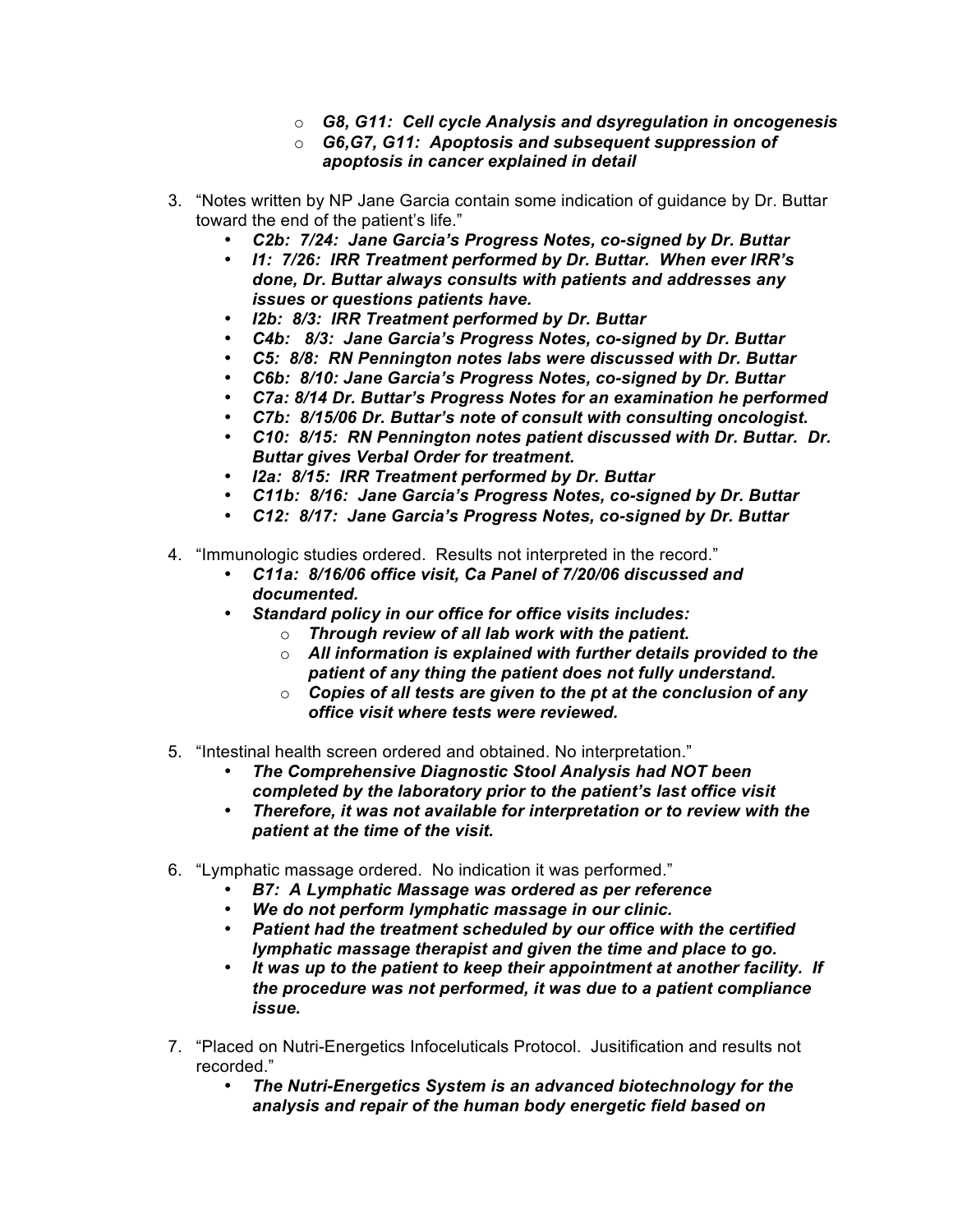*quantum physics. The system integrates research from the fields of physics, quantum biology, mathematics, acupuncture and Western and Chinese medicine.*

- *H3: There are no results recorded of this treatment.*
- *Patients generally request this treatment from us.*
- 8. "Philbert Infra Respiratory Reflex Procedure performed justification, and results not recorded."
	- *I1: Procedure note with O2 saturation clearly recorded showing Pre – Treatment and Post Treatment O2 Sats.* 
		- o *Results clearly recorded,, showing immediate clinical response to treatment, assessed with respiratory reserve and O2 saturations.*
	- *I2a: Procedure note with O2 saturation clearly recorded showing Pre – Treatment and Post Treatment O2 Sats.* 
		- o *Results clearly recorded,, showing immediate clinical response to treatment, assessed with respiratory reserve and O2 saturations.*
	- *I2b: Procedure note with O2 saturation clearly recorded showing Pre – Treatment and Post Treatment O2 Sats.* 
		- o *Results clearly recorded,, showing immediate clinical response to treatment, assessed with respiratory reserve and O2 saturations.*
- 9. "The various procedures seem in keeping with alternative and complementary care practices and seem safe to the extent known. Some are not described in terms of methods and intended effects."
	- *This is a general statement made based on speculation. It will be responded to in a general manner, since there is nothing specific to counter.*
	- *In 17 years, Dr. Buttar does NOT have a single formal patient complaint against him.*
	- *All complaints initiating these charges by the NCMB have:*
		- o *NEVER even met Dr. Buttar at any time*
		- o *NEVER had ANY form of communication with Dr. Buttar at any time*
		- o *A clear financially based incentive to complaint against Dr. Buttar, which even the NCMB investigator recognized and acknowledged during his visit with Dr. Buttar*
	- *All treatment methods and effects ARE described to the patient in implicit detail.*
	- *If we did NOT explain "methods and intended effects",* 
		- o *We would have real complaints from real patients, not family members or other doctors.*
		- o *We would NOT have patients coming back to us*
		- o *We would NOT have patients referring other patients to us.*
- 10. "The medical record does not use SOAP."
	- *C1a C1b: SOAP is clearly used.*
	- *C2a C2b: SOAP is clearly used.*
	- *C4a C4b: SOAP is clearly used.*
	- *C6a C6b: SOAP is clearly used.*
	- *C7a C7b: SOAP is clearly used.*
	- *C11a C11b: SOAP is clearly used.*